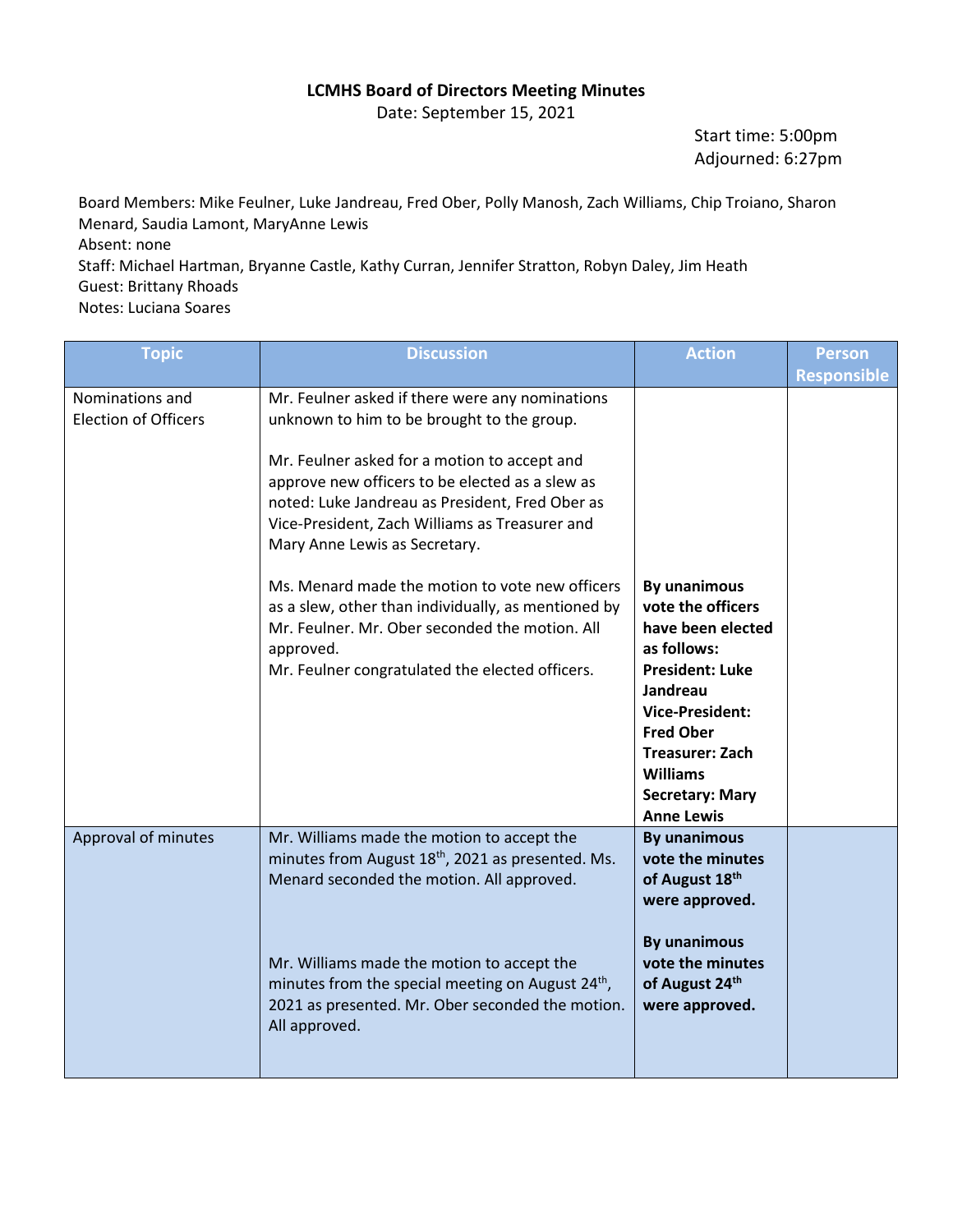| <b>CEO Report</b> | Mr. Hartman presented the CEO report.                                                                                                                                                                                                                                                                                                                                                                                                                                                                                                                                                                                                                                                                                                                                                                                                          |  |
|-------------------|------------------------------------------------------------------------------------------------------------------------------------------------------------------------------------------------------------------------------------------------------------------------------------------------------------------------------------------------------------------------------------------------------------------------------------------------------------------------------------------------------------------------------------------------------------------------------------------------------------------------------------------------------------------------------------------------------------------------------------------------------------------------------------------------------------------------------------------------|--|
|                   | Mr. Hartman said that we have started the<br>redesignation process with the letter of intent and<br>application signed by Mike Feulner. The visit from<br>DMH and DAIL, which most likely will happen<br>virtually is scheduled for November 15 <sup>th</sup> and the<br>agency is in a good place compiling the<br>documentation needed for the redesignation<br>process, which happens every 4 years. The work<br>done by Director of Quality Anne Paumgarten                                                                                                                                                                                                                                                                                                                                                                                |  |
|                   | Covid-19 update: we are trying to figure out how<br>to operate with all the conflicting information from<br>all different situations: schools, residences, offices,<br>etc, with different regulations and many with no<br>regulations. Our Covid Response Team continues<br>to work on internal policies for the agency as<br>things develop, as well as options of testing for<br>employees. The agency will be awarding<br>employees that have taken the Covid-19 vaccine<br>with a \$100 check and an additional \$35 for<br>employees that also take the flu shot this Fall 2021.<br>Currently we have 175-180 employees vaccinated<br>out of 220 (approximately 80%), and we continue<br>to ask for vaccination status of new hires. Local<br>access to testing has been challenging and we are<br>working with DMH to increase options. |  |
|                   | Staff Appreciation day had a good turnout and was<br>enjoyed by most. We had a tent and it helped<br>keeping employees dry during some rain fall.<br>Hiring have picked up the past few weeks and we<br>continue hopeful that we will be able to fill some<br>of the challenging positions that have been open<br>for a while.                                                                                                                                                                                                                                                                                                                                                                                                                                                                                                                 |  |
|                   | We will continue to update board members of<br>grievances occurring within the agency quarterly,<br>as this is one of the designation requirements.<br>Individuals express their concerns with the agency<br>or staff, and the process is to follow up with the<br>individuals and resolutions are determined on each<br>case. Individuals are also allowed to contest the<br>resolutions, as part of the grievances.<br>There are currently 3 active grievances, one in each<br>division. We expect and see an average of 3 to 9<br>grievances through each quarter.                                                                                                                                                                                                                                                                          |  |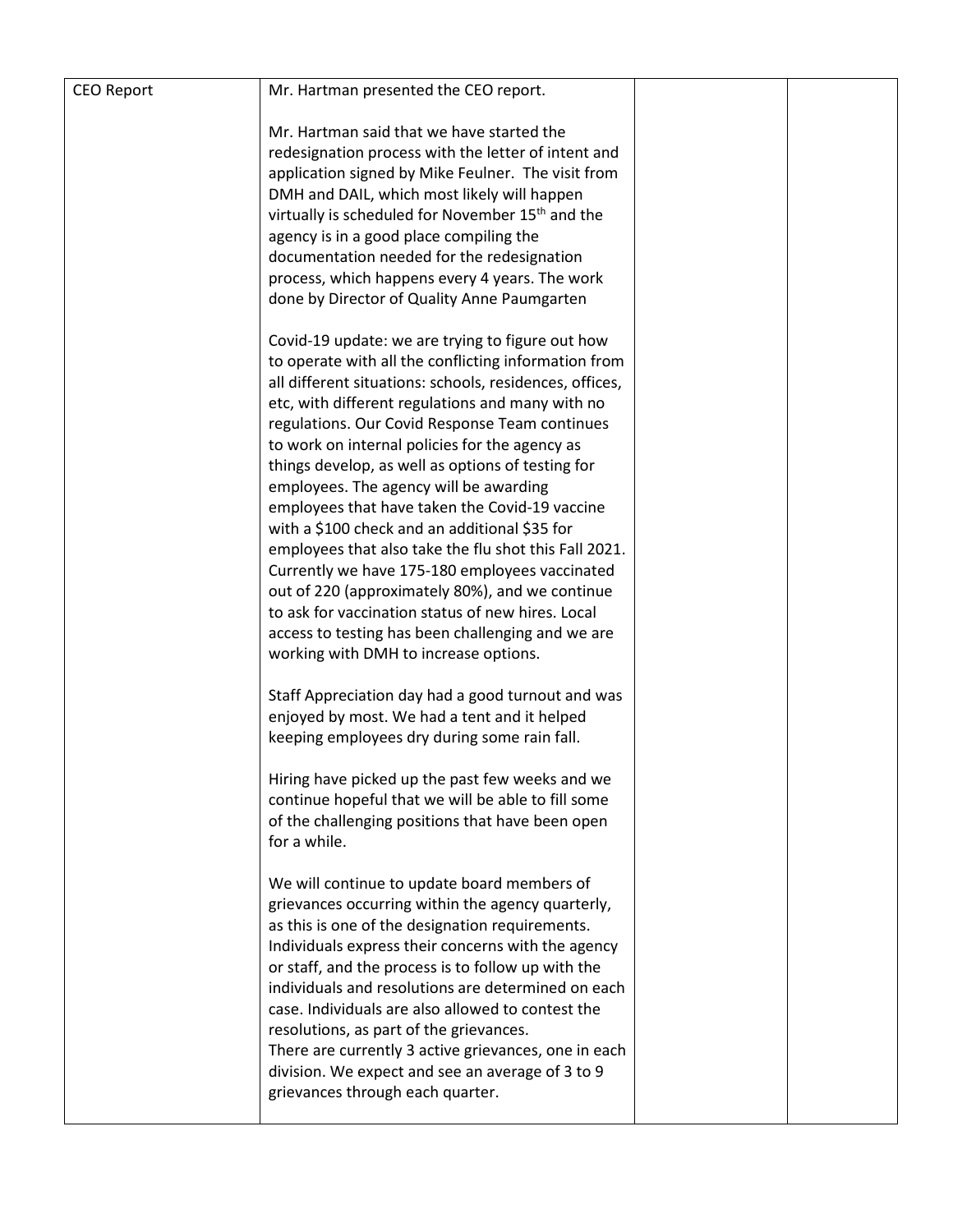|                          | We continue to promote wellness activities for<br>employees to help promote health initiatives and<br>ways to cope with live in general.                                                                                                                                                                                                                                                                                                       |  |
|--------------------------|------------------------------------------------------------------------------------------------------------------------------------------------------------------------------------------------------------------------------------------------------------------------------------------------------------------------------------------------------------------------------------------------------------------------------------------------|--|
|                          | The DS transitional home in Johnson has a<br>foundation down and expect to put a house down<br>in the next couple of weeks. We hope to have the<br>home up and running in December, as we still need<br>to finalize the contract with the state.                                                                                                                                                                                               |  |
|                          | Mr. Feulner asked about the difference between<br>the review and redesignation. Mr. Hartman said<br>that the redesignation is the agency's certification<br>to operate and the review are items that need to<br>be addressed and adjusted to continue to operate<br>with quality services.                                                                                                                                                     |  |
|                          | Mr. Feulner asked about the amendments that the<br>agency review referred to the Grievance and<br>Appeals Policy. Mr. Hartman said that there are no<br>issues on amending that and that we will be<br>working on reviewing and updating all agencies<br>policies in the next few months.                                                                                                                                                      |  |
|                          | Mr. Feulner said that 9 employees joined the<br>Corporate Cup this year. Mr. Hartman said that we<br>ordered t-shirts for those employees (and will<br>eventually distribute to all employees). The t-shirts<br>say "Lamoille County Mental Health Services" on<br>the front and "Join Our Team" on the back, as well<br>as our website address.                                                                                               |  |
| <b>Finance Committee</b> | Mr. Heath presented the Finance Committee<br>notes.<br>Mr. Heath said that there was a need of board to<br>approve the amend the operational failure of early<br>inclusion of an otherwise eligible employee who<br>has not completed the Plan's minimum service<br>requirement. Mr. Heath presented the Corporate<br>Resolution to the board and Ms. Soares read it to<br>the board members.<br>Mr. Jandreau requested that in the future any |  |
|                          | request to vote on resolutions are presented<br>ahead of the meeting, and the documentation is<br>attached to the packet.                                                                                                                                                                                                                                                                                                                      |  |
|                          | Mr. Jandreau moved the motion to approve<br>resolution as presented by Mr. Heath. Mr. Troiano                                                                                                                                                                                                                                                                                                                                                  |  |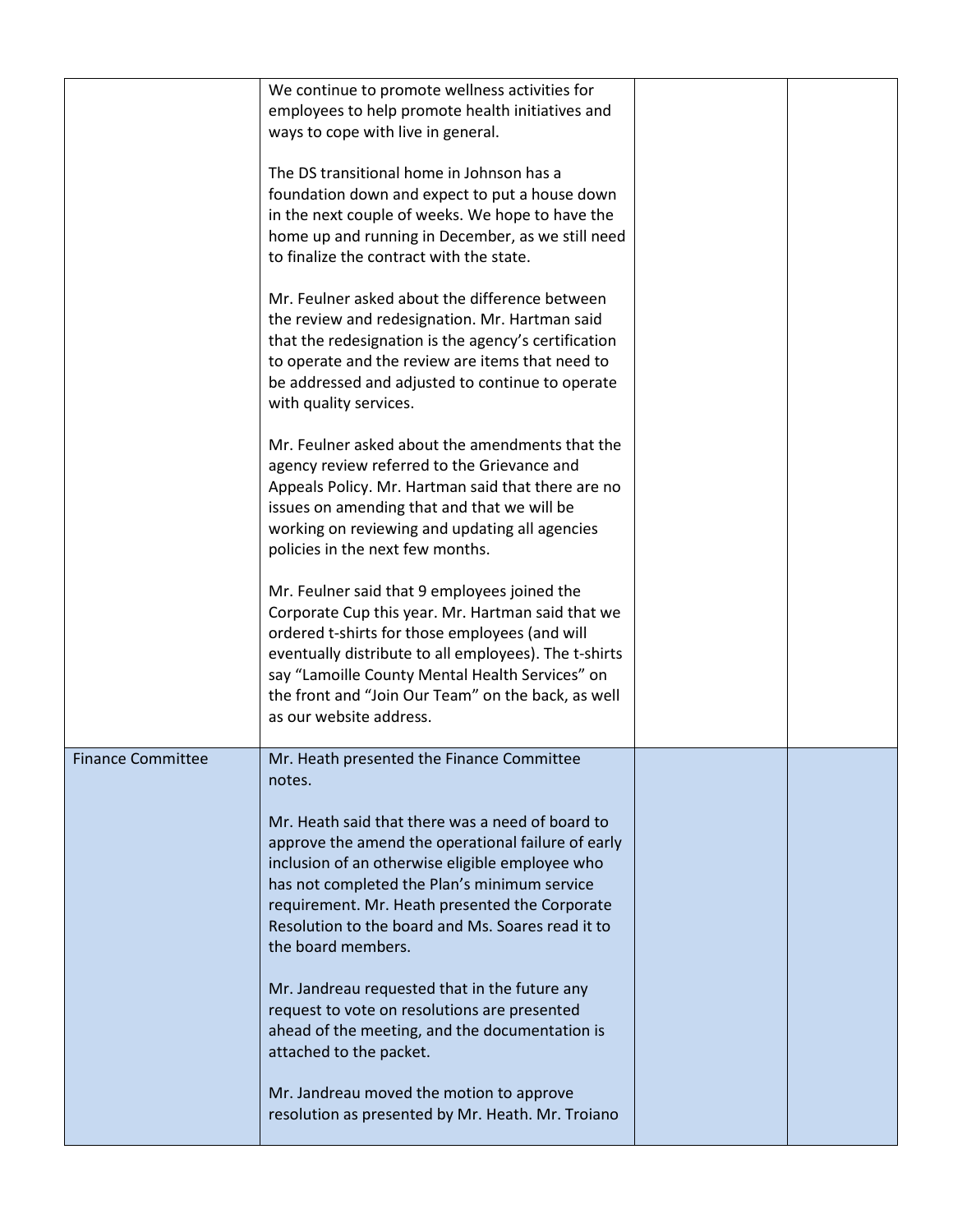|                                | seconded the motion. Mr. Ober opposed to the<br>motion. Motion passed by majority of votes.<br>Mr. Williams moved the motion to approve the<br>agency moving forward to the note presented on<br>the mortgage of the new property in Johnson and<br>allow Michael Hartman and Mike Feulner to<br>execute the note on behalf of the board.<br>Ms. Menard seconded the motion. Mr. Jandreau<br>abstains to vote on the motion. The motion passed<br>by majority of votes.                                                                                                                                                                                                                                                                                                                                                                                                                                                                                                                                                                                                                                                                                                                                                                                                                                   | By majority of<br>votes the<br>resolution was<br>approved as<br>presented and<br>attached to the<br>board meeting<br>notes.<br>By majority of<br>votes the motion<br>was approved as<br>noted. |                                                                                               |
|--------------------------------|-----------------------------------------------------------------------------------------------------------------------------------------------------------------------------------------------------------------------------------------------------------------------------------------------------------------------------------------------------------------------------------------------------------------------------------------------------------------------------------------------------------------------------------------------------------------------------------------------------------------------------------------------------------------------------------------------------------------------------------------------------------------------------------------------------------------------------------------------------------------------------------------------------------------------------------------------------------------------------------------------------------------------------------------------------------------------------------------------------------------------------------------------------------------------------------------------------------------------------------------------------------------------------------------------------------|------------------------------------------------------------------------------------------------------------------------------------------------------------------------------------------------|-----------------------------------------------------------------------------------------------|
| Equity & Diversity             | Ms. Lamont said that the group continues to work<br>on connecting with a trainer for the board and the<br>financial piece on contracting a trainer.                                                                                                                                                                                                                                                                                                                                                                                                                                                                                                                                                                                                                                                                                                                                                                                                                                                                                                                                                                                                                                                                                                                                                       |                                                                                                                                                                                                |                                                                                               |
| New business / Old<br>business | Mr. Feulner said he had a discussion with the state<br>on the agency review and heard good comments<br>regarding the process with the agency. He asked<br>board members that authorities and duties are<br>added to the CEO job description, and for the<br>group to be prepared to meet in October to discuss<br>a few points. Ms. Soares will create a Zoom invite<br>for a meeting to follow the Annual meeting, so<br>board members can connect after the large<br>meeting.<br>Mr. Feulner also asked that the Governance<br>committee has been inactive for months and he<br>would like the group to review items on conflict of<br>interest to be included in the ByLaws. He will be<br>sending the information to Ms. Menard.<br>Mr. Feulner said that it would be a good idea to<br>discuss having a board retreat in the near future,<br>hopefully with new board members, work on<br>orientation/training for new board members, and<br>also review the strategic plan.<br>Mr. Feulner asked the board members regarding<br>the format of the annual meeting, either virtual or<br>in person. Mr. Ober and Mr. Williams suggested to<br>have the annual meeting via Zoom.<br>Mr. Ober moved the motion to host the annual<br>meeting via Zoom. Ms. Lamont seconded the<br>motion. All approved. | <b>By unanimous</b><br>vote the October<br><b>Annual Meeting</b><br>will be hosted via<br>Zoom.                                                                                                | <b>Ms. Soares</b><br>will create<br>Zoom<br>meeting<br>invite for<br>after Annual<br>Meeting. |